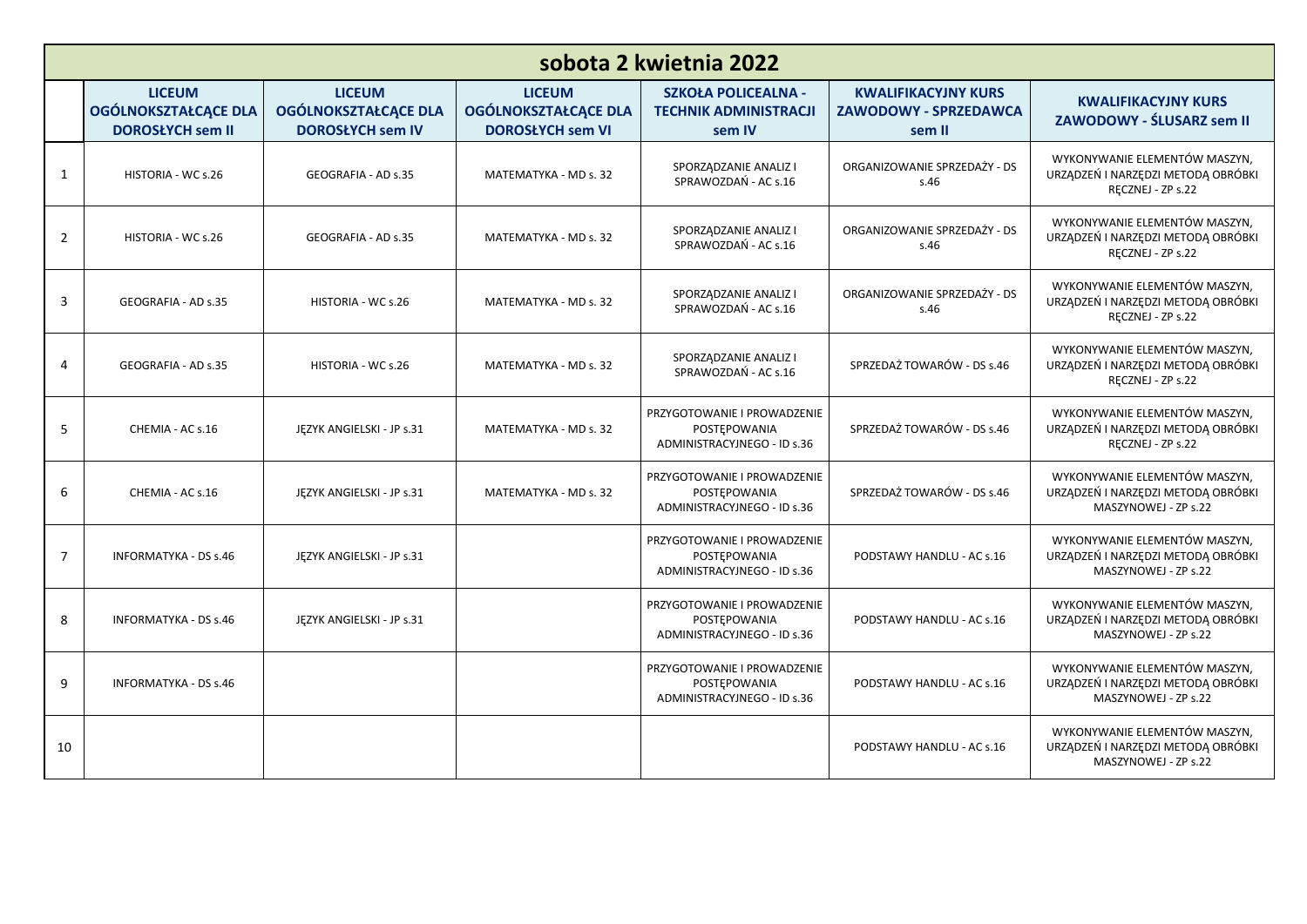|                | niedziela 3 kwietnia 2022                                               |                                                                  |                                                                         |                                                                             |                                                                      |                                                                          |  |
|----------------|-------------------------------------------------------------------------|------------------------------------------------------------------|-------------------------------------------------------------------------|-----------------------------------------------------------------------------|----------------------------------------------------------------------|--------------------------------------------------------------------------|--|
|                | <b>LICEUM</b><br><b>OGÓLNOKSZTAŁCĄCE DLA</b><br><b>DOROSŁYCH sem II</b> | <b>LICEUM</b><br>OGÓLNOKSZTAŁCĄCE DLA<br><b>DOROSŁYCH sem IV</b> | <b>LICEUM</b><br><b>OGÓLNOKSZTAŁCĄCE DLA</b><br><b>DOROSŁYCH sem VI</b> | <b>SZKOŁA POLICEALNA -</b><br><b>TECHNIK ADMINISTRACJI</b><br>sem IV        | <b>KWALIFIKACYJNY KURS</b><br><b>ZAWODOWY - SPRZEDAWCA</b><br>sem II | <b>KWALIFIKACYJNY KURS</b><br>ZAWODOWY - ŚLUSARZ sem II                  |  |
| 1              | GEOGRAFIA - AD s.35                                                     |                                                                  | JĘZYK POLSKI - AM s.29                                                  | PRZYGOTOWANIE I PROWADZENIE<br>POSTEPOWANIA<br>ADMINISTRACYJNEGO - ID s.36  | ORGANIZOWANIE SPRZEDAŻY - DS<br>s.46                                 | WYKONYWANIE POŁĄCZEŃ ELEMENTÓW<br>MASZYN, URZĄDZEŃ I NARZĘDZI - WR s.22  |  |
| $\overline{2}$ | GEOGRAFIA - AD s.35                                                     |                                                                  | JEZYK POLSKI - AM s.29                                                  | PRZYGOTOWANIE I PROWADZENIE<br>POSTEPOWANIA<br>ADMINISTRACYJNEGO - ID s.36  | ORGANIZOWANIE SPRZEDAŻY - DS<br>s.46                                 | WYKONYWANIE POŁĄCZEŃ ELEMENTÓW<br>MASZYN, URZĄDZEŃ I NARZĘDZI - WR s.22  |  |
| 3              | HISTORIA - WC s.26                                                      | GEOGRAFIA - AD s.35                                              | JĘZYK POLSKI - AM s.29                                                  | PRZYGOTOWANIE I PROWADZENIE<br>POSTEPOWANIA<br>ADMINISTRACYJNEGO - ID s.36  | ORGANIZOWANIE SPRZEDAŻY - DS<br>s.46                                 | WYKONYWANIE POŁĄCZEŃ ELEMENTÓW<br>MASZYN, URZĄDZEŃ I NARZĘDZI - WR s.22  |  |
| 4              | HISTORIA - WC s.26                                                      | GEOGRAFIA - AD s.35                                              | JĘZYK POLSKI - AM s.29 EGZAMIN                                          | PRZYGOTOWANIE I PROWADZENIE<br>POSTEPOWANIA<br>ADMINISTRACYJNEGO - ID s.36  | ORGANIZOWANIE SPRZEDAŻY - DS<br>s.46                                 | WYKONYWANIE POŁĄCZEŃ ELEMENTÓW<br>MASZYN, URZĄDZEŃ I NARZĘDZI - WR s.22  |  |
| 5              | JĘZYK POLSKI - AM s.29                                                  | HISTORIA - WC s.26                                               | GEOGRAFIA - AD s.35                                                     | SPORZĄDZANIE DOKUMENTÓW<br>DOTYCZĄCYCH SPRAW<br>ADMINISTRACYJNYCH - ID s.36 | ORGANIZOWANIE SPRZEDAŻY - DS<br>s.46                                 | WYKONYWANIE POŁĄCZEŃ ELEMENTÓW<br>MASZYN, URZĄDZEŃ I NARZĘDZI - WR s.22  |  |
| 6              | JĘZYK POLSKI - AM s.29                                                  | HISTORIA - WC s.26                                               | GEOGRAFIA - AD s.35                                                     | SPORZĄDZANIE DOKUMENTÓW<br>DOTYCZĄCYCH SPRAW<br>ADMINISTRACYJNYCH - ID s.36 | SPRZEDAŻ TOWARÓW - DS s.46                                           | NAPRAWA I KONSERWACJA ELEMENTÓW<br>MASZYN, URZĄDZEŃ I NARZĘDZI - WR s.22 |  |
| $\overline{7}$ |                                                                         | JĘZYK POLSKI - AM s.29                                           | GEOGRAFIA - AD s.35                                                     | SPORZĄDZANIE DOKUMENTÓW<br>DOTYCZĄCYCH SPRAW<br>ADMINISTRACYJNYCH - ID s.36 | SPRZEDAŻ TOWARÓW - DS s.46                                           | NAPRAWA I KONSERWACJA ELEMENTÓW<br>MASZYN, URZĄDZEŃ I NARZĘDZI - WR s.22 |  |
| 8              |                                                                         | JĘZYK POLSKI - AM s.29                                           | GEOGRAFIA - AD s.35 EGZAMIN                                             | SPORZĄDZANIE DOKUMENTÓW<br>DOTYCZĄCYCH SPRAW<br>ADMINISTRACYJNYCH - ID s.36 | SPRZEDAŻ TOWARÓW - DS s.46                                           | NAPRAWA I KONSERWACJA ELEMENTÓW<br>MASZYN, URZĄDZEŃ I NARZĘDZI - WR s.22 |  |
| 9              |                                                                         | JĘZYK POLSKI - AM s.29                                           |                                                                         | SPORZĄDZANIE DOKUMENTÓW<br>DOTYCZĄCYCH SPRAW<br>ADMINISTRACYJNYCH - ID s.36 | SPRZEDAŻ TOWARÓW - DS s.46                                           | NAPRAWA I KONSERWACJA ELEMENTÓW<br>MASZYN, URZĄDZEŃ I NARZĘDZI - WR s.22 |  |
| 10             |                                                                         |                                                                  |                                                                         |                                                                             |                                                                      | NAPRAWA I KONSERWACJA ELEMENTÓW<br>MASZYN, URZĄDZEŃ I NARZĘDZI - WR s.22 |  |
| 11             |                                                                         |                                                                  |                                                                         |                                                                             |                                                                      | NAPRAWA I KONSERWACJA ELEMENTÓW<br>MASZYN, URZĄDZEŃ I NARZĘDZI - WR s.22 |  |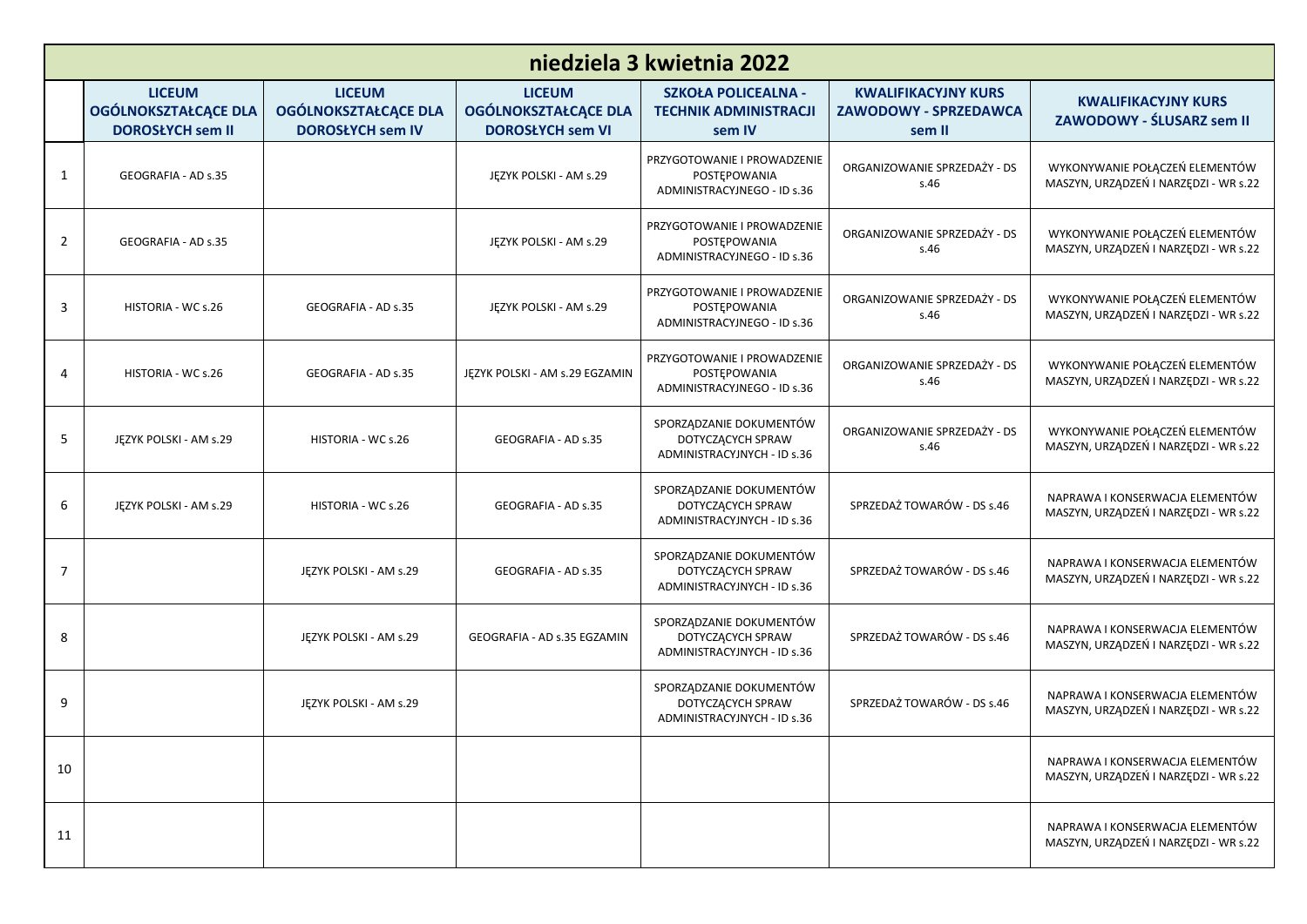|                | sobota 9 kwietnia 2022                                                  |                                                                         |                                                                         |                                                                      |                                                               |                                                                                             |  |
|----------------|-------------------------------------------------------------------------|-------------------------------------------------------------------------|-------------------------------------------------------------------------|----------------------------------------------------------------------|---------------------------------------------------------------|---------------------------------------------------------------------------------------------|--|
|                | <b>LICEUM</b><br><b>OGÓLNOKSZTAŁCĄCE DLA</b><br><b>DOROSŁYCH sem II</b> | <b>LICEUM</b><br><b>OGÓLNOKSZTAŁCĄCE DLA</b><br><b>DOROSŁYCH sem IV</b> | <b>LICEUM</b><br><b>OGÓLNOKSZTAŁCĄCE DLA</b><br><b>DOROSŁYCH sem VI</b> | <b>SZKOŁA POLICEALNA -</b><br><b>TECHNIK ADMINISTRACJI</b><br>sem IV | <b>KWALIFIKACYJNY KURS</b><br>ZAWODOWY - SPRZEDAWCA<br>sem II | <b>KWALIFIKACYJNY KURS</b><br>ZAWODOWY - ŚLUSARZ sem II                                     |  |
| $\mathbf{1}$   |                                                                         |                                                                         |                                                                         |                                                                      |                                                               | WYKONYWANIE ELEMENTÓW MASZYN,<br>URZĄDZEŃ I NARZĘDZI METODĄ OBRÓBKI<br>RĘCZNEJ - ZP s.22    |  |
| $\overline{2}$ |                                                                         |                                                                         |                                                                         |                                                                      |                                                               | WYKONYWANIE ELEMENTÓW MASZYN,<br>URZĄDZEŃ I NARZĘDZI METODĄ OBRÓBKI<br>RĘCZNEJ - ZP s.22    |  |
| 3              |                                                                         |                                                                         |                                                                         |                                                                      |                                                               | WYKONYWANIE ELEMENTÓW MASZYN,<br>URZĄDZEŃ I NARZĘDZI METODĄ OBRÓBKI<br>RĘCZNEJ - ZP s.22    |  |
| 4              |                                                                         |                                                                         |                                                                         |                                                                      |                                                               | WYKONYWANIE ELEMENTÓW MASZYN,<br>URZĄDZEŃ I NARZĘDZI METODĄ OBRÓBKI<br>RĘCZNEJ - ZP s.22    |  |
| 5              |                                                                         |                                                                         |                                                                         |                                                                      |                                                               | WYKONYWANIE ELEMENTÓW MASZYN,<br>URZĄDZEŃ I NARZĘDZI METODĄ OBRÓBKI<br>MASZYNOWEJ - ZP s.22 |  |
| 6              |                                                                         |                                                                         |                                                                         |                                                                      |                                                               | WYKONYWANIE ELEMENTÓW MASZYN,<br>URZĄDZEŃ I NARZĘDZI METODĄ OBRÓBKI<br>MASZYNOWEJ - ZP s.22 |  |
| $\overline{7}$ |                                                                         |                                                                         |                                                                         |                                                                      |                                                               | WYKONYWANIE ELEMENTÓW MASZYN,<br>URZĄDZEŃ I NARZĘDZI METODĄ OBRÓBKI<br>MASZYNOWEJ - ZP s.22 |  |
| 8              |                                                                         |                                                                         |                                                                         |                                                                      |                                                               | WYKONYWANIE ELEMENTÓW MASZYN,<br>URZĄDZEŃ I NARZĘDZI METODĄ OBRÓBKI<br>MASZYNOWEJ - ZP s.22 |  |
| 9              |                                                                         |                                                                         |                                                                         |                                                                      |                                                               | PODSTAWY OBRÓBKI RĘCZNEJ I<br>MASZYNOWEJ ORAZ MONTAŻU - WR s.22                             |  |
| 10             |                                                                         |                                                                         |                                                                         |                                                                      |                                                               | PODSTAWY OBRÓBKI RECZNEJ I<br>MASZYNOWEJ ORAZ MONTAŻU - WR s.22                             |  |